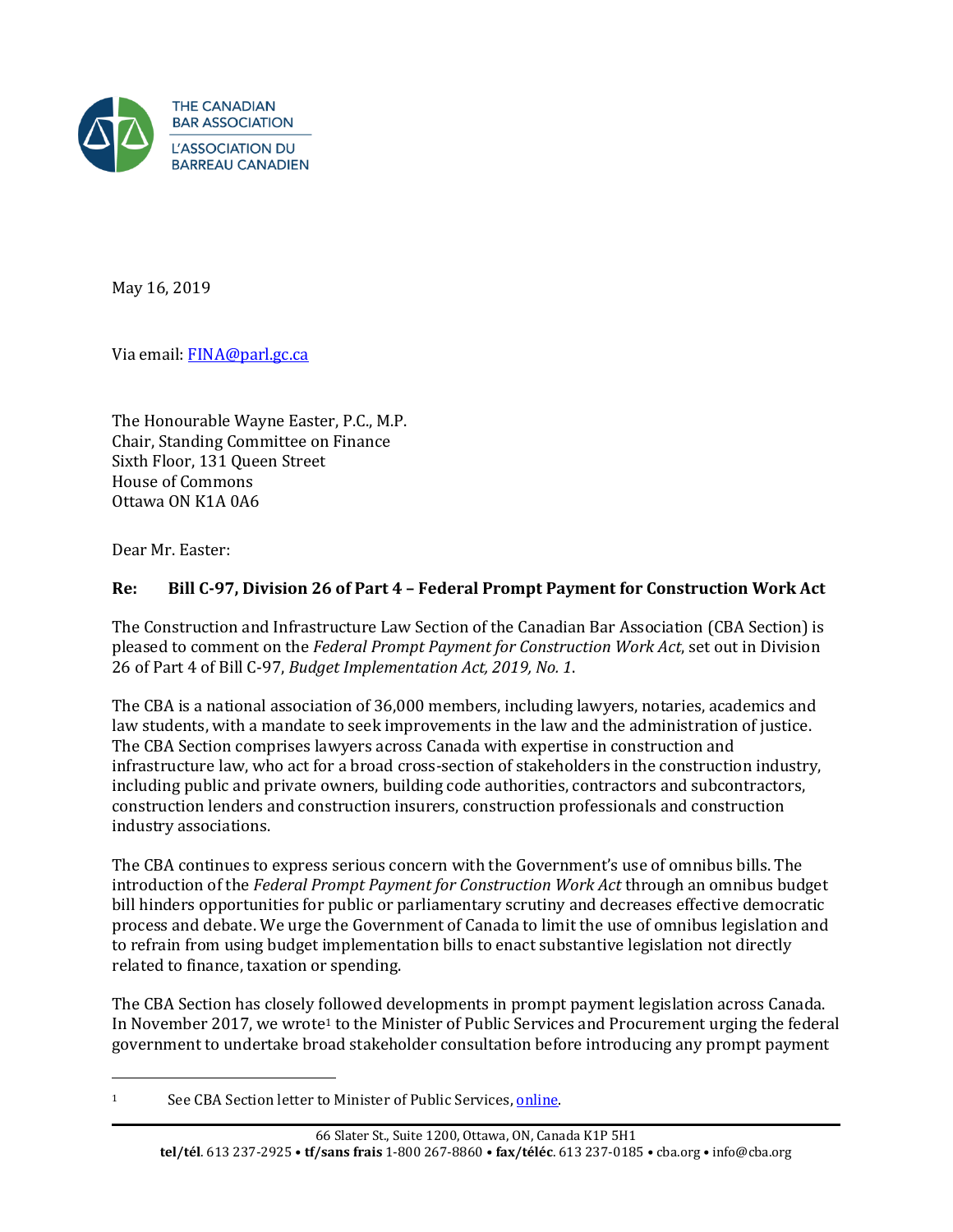legislation. In May 2018, we also commented<sup>2</sup> to the expert review led by Bruce Reynolds and Sharon Vogel.

We thank the government for introducing prompt payment and adjudication legislation beneficial for the construction industry. We now offer our comments on the Act.

## **Definitions (section 2)**

Construction work is defined as "the supply of materials or services, including the *rental of equipment, for the purposes* of a construction project located in Canada".

Subcontractor is defined as:

(a) a party to a contract with a contractor under which that party is to perform construction work; and

(b) a party to a contract with any person — other than Her Majesty, a service provider or the contractor — under which that party is to perform construction work for *the purposes of* the same construction project for which the construction work referred to in paragraph (a) is to be performed.

The broad term "for the purposes of" in these definitions and the reference to "rental of equipment" as *construction work* makes determining the application of the Act – i.e. how broadly and far down the construction chain it is meant to capture – very difficult.

We recommend amending the definitions as follows:

"Construction work" means the supply of materials or services<del>, including the *rental of*</del> *equipment, for the purposes* of a construction project located in Canada.

"Subcontractor" means

(a) a party to a contract with a contractor under which that party is to perform construction work; and

(b) a party to a contract with any person - other than Her Majesty, a service provider or the contractor - under which that party is to perform construction work *for the purposes of* the same construction project for which the construction work referred to in paragraph (a) is to be performed.

Service provider is broadly defined as:

 $\overline{a}$ 

a party to a contract with Her Majesty under which that party is to provide Her Majesty with services related to federal real property or a federal immovable and *may*, for the purposes of fulfilling its obligations under that contract, *enter into a contract* with a person for the carrying out of a construction *project*, but does not include a party to such a contract if they are the lessor or lessee of the federal real property or federal immovable.

<sup>&</sup>lt;sup>2</sup> See CBA Section submission to Expert Review Panel, [online.](https://www.cba.org/CMSPages/GetFile.aspx?guid=7ab7f120-3ea1-4bdd-bb07-dc67fc6669d4)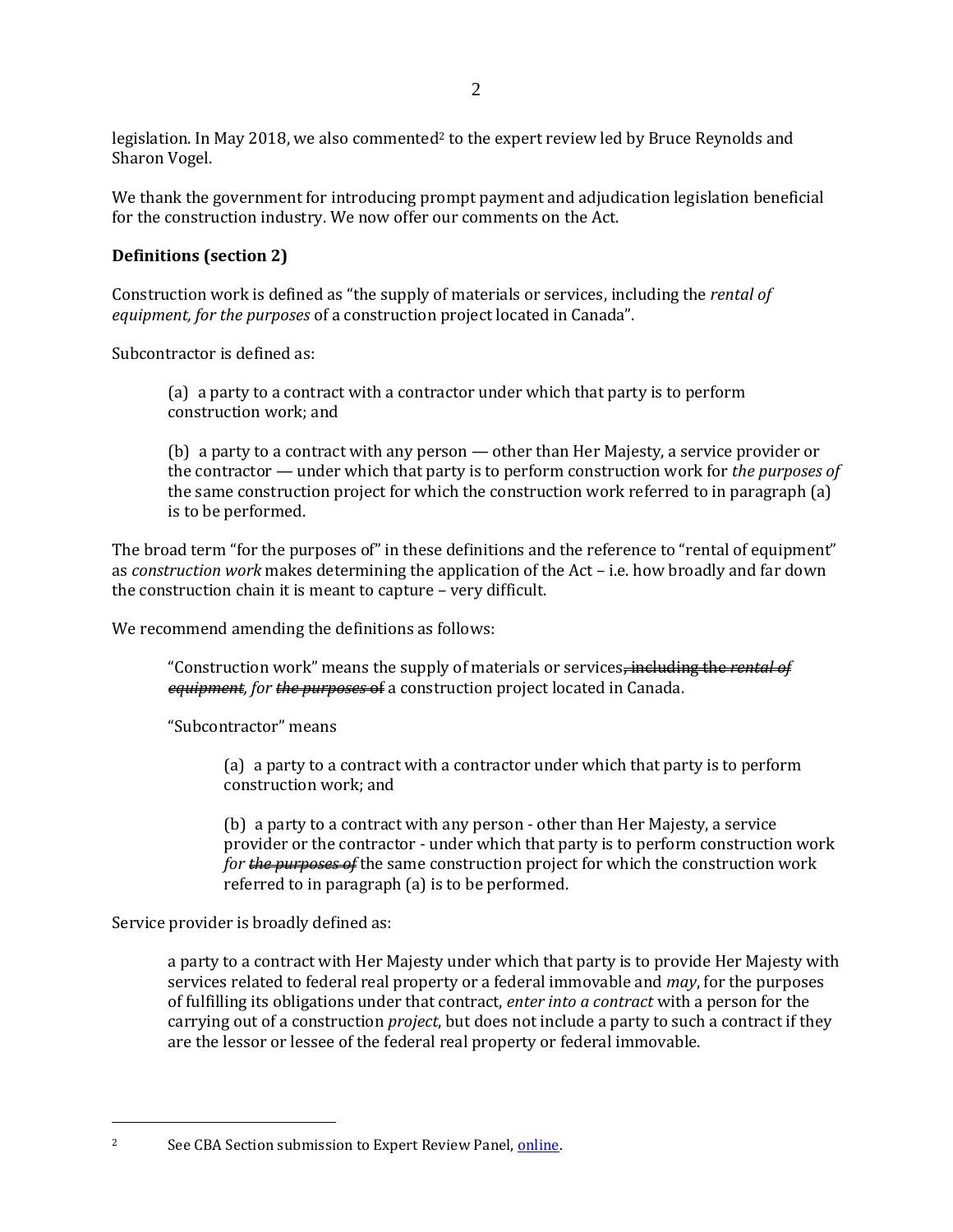The permissive "may enter into a contract" is not appropriate, since involvement in a construction project or construction work is mandatory to subject a service provider to the prompt payment legislation. The term "construction *work*" (as opposed to "construction *project*") is also more appropriate in this context and is used in other relevant provisions of the Act regarding service providers.

The definition of service provider should be amended as follows:

"Service provider" means a party to a contract with Her Majesty under which that party is to provide Her Majesty with services related to federal real property or a federal immovable and, for the purposes of fulfilling its obligations under that contract, *enters into a contract* with a person for the carrying out of a construction *work*, but does not include a party to such a contract if they are the lessor or lessee of the federal real property or federal immovable.

### **Designation of province (section 6)**

Section 6(1) allows the Governor in Council to designate any province that has a "reasonably similar" prompt payment and adjudication regime to that in the Act.

Section 6(2), which outlines the provisions of the Act that no longer apply in the event of a designation, is confusing and should be clarified. For example, subsections 6(2)(a) outlines certain provisions that no longer apply to *contractors*. Subsection 6(2)(b) excludes all provisions of the Act for *subcontractors* and *service providers.* Subsection 6(2)(c) allows the application of any provisions of the Act to *contractors* (but not *subcontractors* or *service providers*) to address inconsistency or conflict between the Act and the provincial legislation.

In the event of a designation, it is unclear if the provincial holdback regime applies. Typically, no holdback is required on federal projects as there is no ability to lien. If the provincial holdback applies, it should be specifically stated in the Act. If the holdback does not apply, there would be even fewer protections in the contract chain.

It would be more consistent with provincial regimes and easier to manage for the industry if a default holdback amount was set in the Act, or if the provincial amount was adopted as a default (with contractual ability for the owner to opt-out).

#### **Exempting construction projects from the Act (section 7)**

Given the importance of this legislation for the construction industry, it is difficult to understand when an exemption would be warranted. We suggest that exemptions be granted only in extraordinary circumstances and that the Act set out these circumstances.

### **Notices (various sections)**

We recommend adopting a forms regime (similar to Ontario's *Construction Act).* All forms could be appended to the regulations for ease of use.

### **Adjudication (section 16)**

It is helpful for parties to a construction project to have enumerated grounds for adjudication. Specific grounds should be added to section 16(1) of the Act.